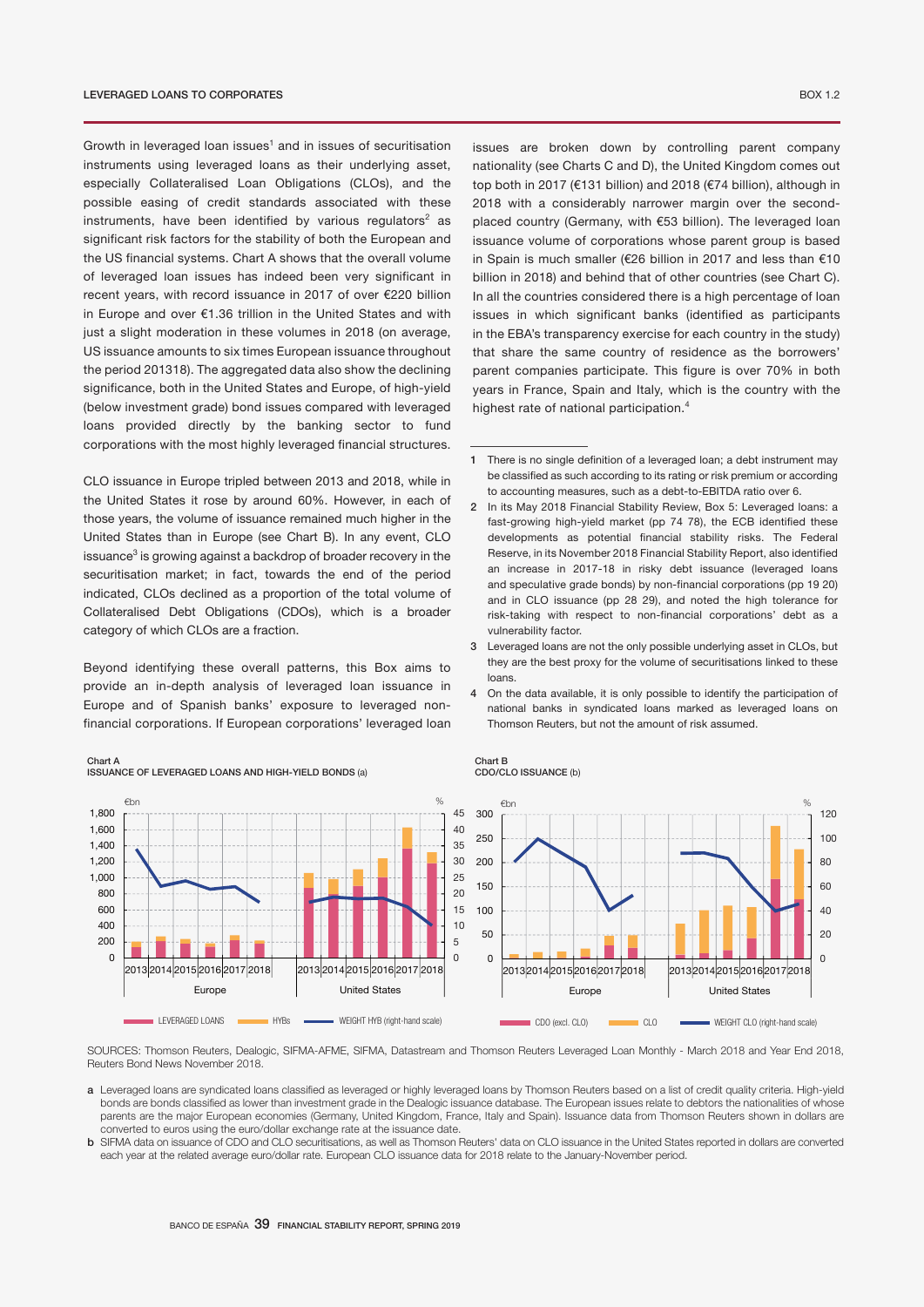## LEVERAGED LOANS TO CORPORATES (cont'd) and the context of the context of the context of the context of the context of the context of the context of the context of the context of the context of the context of the context of



SOURCE: Thomson Reuters.

a The chart relating to issuance flow considers loans arranged in 2017 and 2018. The stock of issues in a given year considers all issues with arrangement dates until December of that year and loan maturity dates after December of that year, i.e., the balance of issues outstanding is considered. Percentages in 2017 and 2018 indicate the proportion of issues linked to borrowers in a country in which banks of that country intervene (significant institutions participating in the latest EBA's transparency exercise) in their capacity as TIer 1 agents of the bank syndicate providing the loan. The borrower's country is identified with the country of residence of its latest parent company.



SOURCE: ECB.

Analysis of the total stock of outstanding leveraged loans at December 2017 and 2018 (see Chart D) offers similar conclusions to the flow analysis. Once again the United Kingdom is the most frequent country of residence for groups issuing leveraged loans (with €441 billion in 2018), significantly ahead of the second-placed country (France, with €158 billion in 2018). Considering total issuance, issues corresponding to Spanish borrowers are higher than issues corresponding to Italian borrowers (€83.3 billion compared with €53.3 billion in 2018).

Leveraged loans are generally classified as a subsegment of the broader market for syndicated bank loans, which do not only include loans extended to highly leveraged corporations.<sup>5</sup> In any event, European banks' exposure to syndicated loans (see Chart E) is another useful proxy for exposure to leveraged loans, as it represents a maximum level. Euro area banks' exposure to

syndicated loans to non-financial corporations saw no significant change in the period 201218, but there are notable differences between one country and another. Cumulative growth in these syndicated loans in the period 201218 was approximately 16% in Germany and 30% in France, clearly expanding since 2014 and 2016, respectively. By contrast, both Spain and Italy saw cumulative declines of around 22%.

In 2018, exposure to syndicated loans at the European level (EU average) amounted to approximately 13.2% of total credit exposure to non-financial corporations, 1.3 pp more than in 2012 (see Chart F). This ratio has evolved quite differently from one

<sup>5</sup> Thomson Reuters includes, in its list of leveraged loans, syndicated bank loans that are classed as leveraged or highly leveraged based on a list of credit quality criteria.